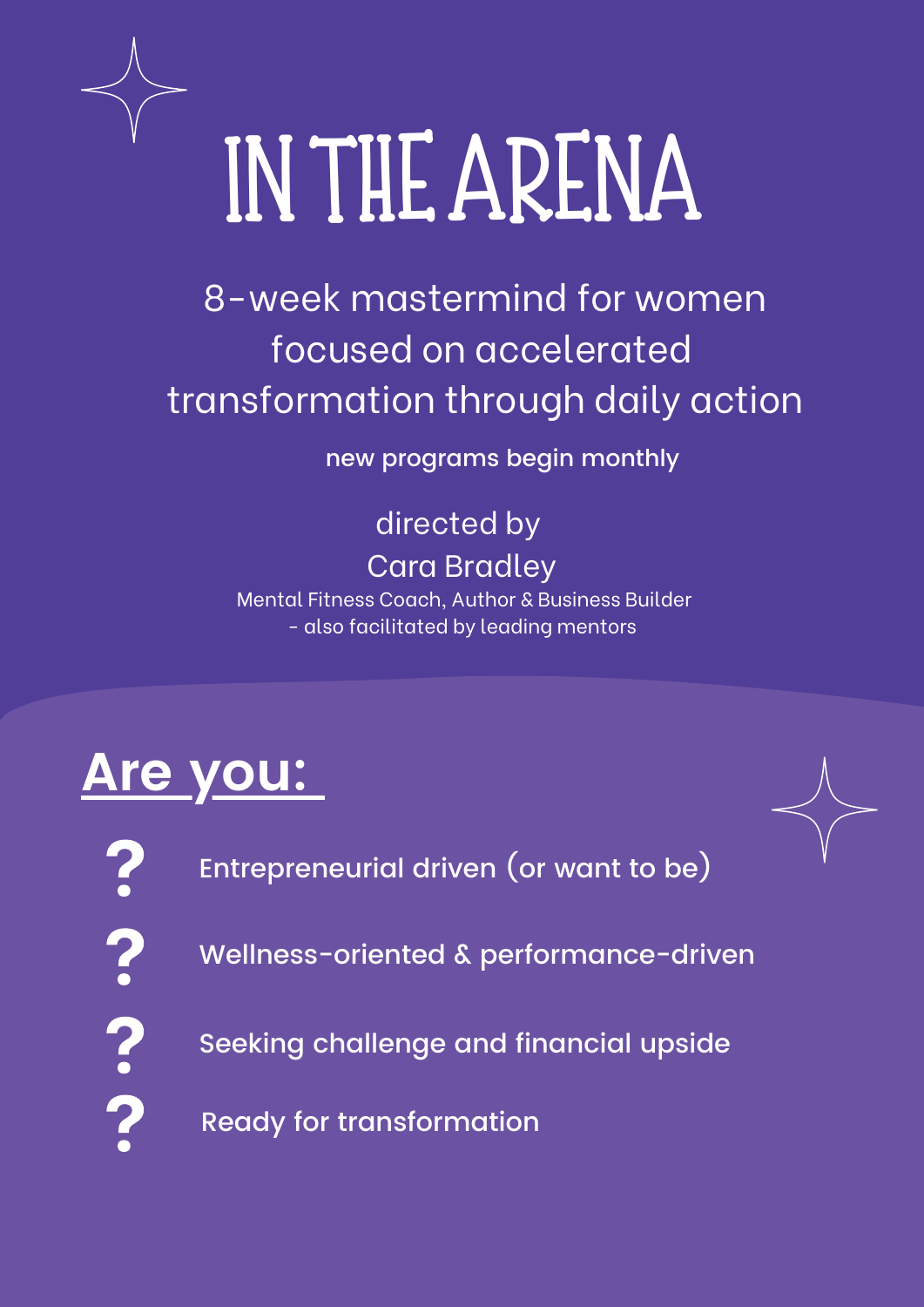# **Details**



$$
\checkmark
$$

8-Week Program



Weekly Group Sessions (recorded) Mondays - Noon or 5:00pm ET



Weekly Mini-Trainings (recorded) Fridays - Noon ET

Daily Check-in with Buddy

## **Outcomes**



- Anticipated outcomes include:
	- o **INNER Transformation** 
		- **Consistent daily self-care practices.**
		- **Improved mental fitness including more energy,** clarity, motivation and better sleep, stress resiliency, focus and mood.
	- o OUTER Transformation
		- **Strong why, directed purpose and clear niche market.**
		- **Working towards changing limiting beliefs and** overcoming fear, doubt, and sense of unworthiness.
	- o SOCIAL/FINANCIAL Upside
		- **EX Community of empowered women empowering women.**
		- New opportunities to positively impact lives adults, kids, and families.
		- **EXTERGIVER IN A Hands-on daily experience in the mechanics of** launching and building a business.
		- **Money in the bank with a goal of \$1,000 or more.**